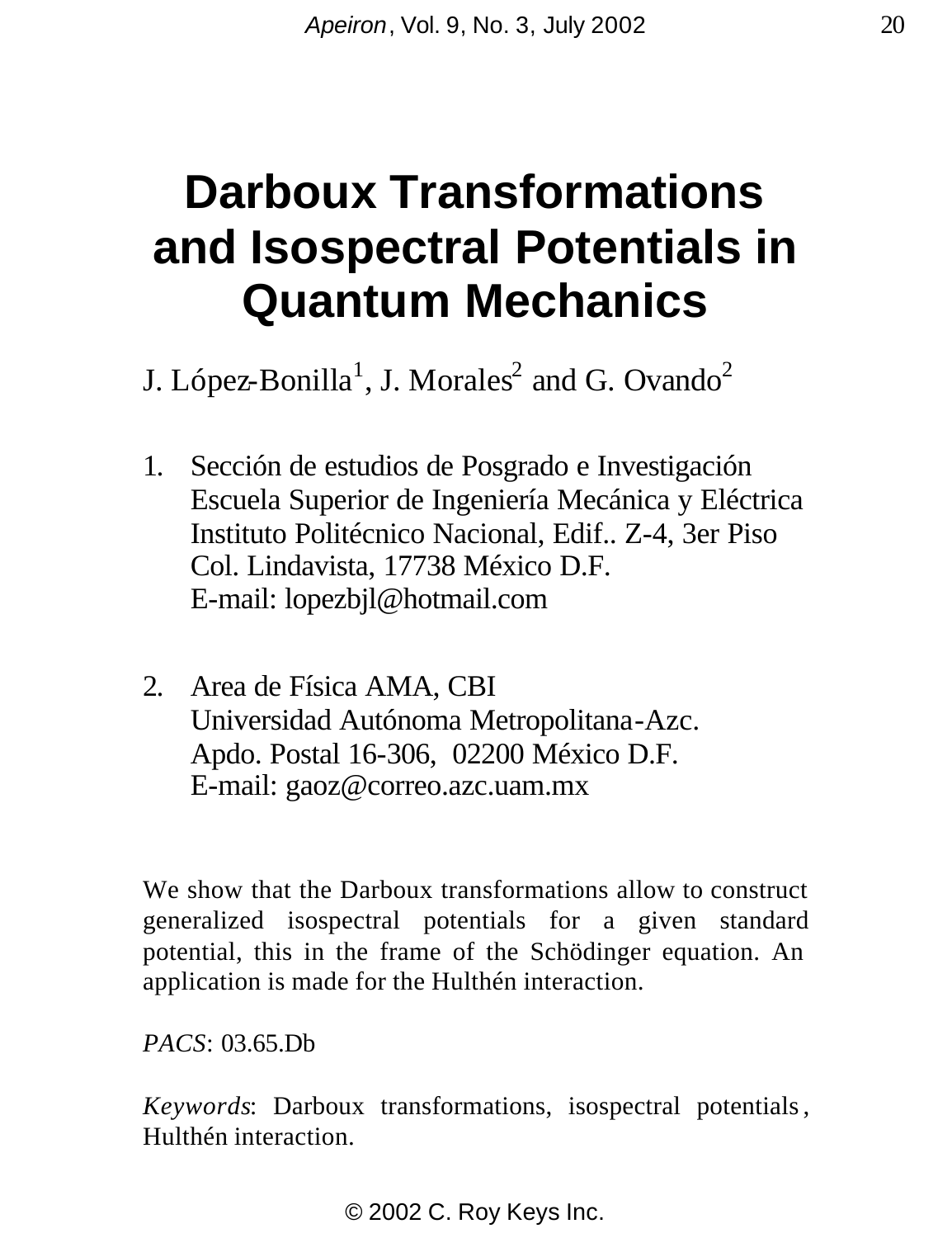## **1.- Introduction**

In the one-dimensional stationary case, the Schrödinger equation is given by [1]:

$$
-\frac{d^2}{dx^2}\mathbf{y} + u(x)\mathbf{y} = \mathbf{I}\mathbf{y}
$$
 (1)

which is written in natural units taking  $\hbar^2 / 2m = 1$ . The values of *l* represent the energy spectrum allowed for determined boundary conditions and corresponding to the standard potential  $u(x)$ . In this work, we show the very useful procedure of Darboux [2-4] as to generalize any specific standard potential and to generate in this way new interaction models with the same energy levels. After the procedure, equation (1) is transformed to

$$
-\frac{d^2}{dx^2}\mathbf{j} + U(x)\mathbf{j} = \mathbf{l}\mathbf{j}
$$
 (2)

and we say that the potential  $U(x)$  is isospectral to  $u(x)$ . The Darboux transformation (DT) (explained in Sec. 2) is related to the Sturm-Liouville theory [5,6], and it is easy to see the implicit presence of DT in supersymmetric quantum mechanics [1,4,7-12]. Finally, in Sec. 3 we use DT to construct generalized isospectral potentials for the Hulthén interaction [1,13-16].

### **2.- Darboux transformations**

We suppose that (1) permits the particular solution  $y_1$  for the  $eigenvalue$   $I_1$ :

$$
-y_1'' + u(x)y_1 = I_y, \tag{3}
$$

then we employ  $y_1$  as a "seed" to construct the DT [2-4,17]: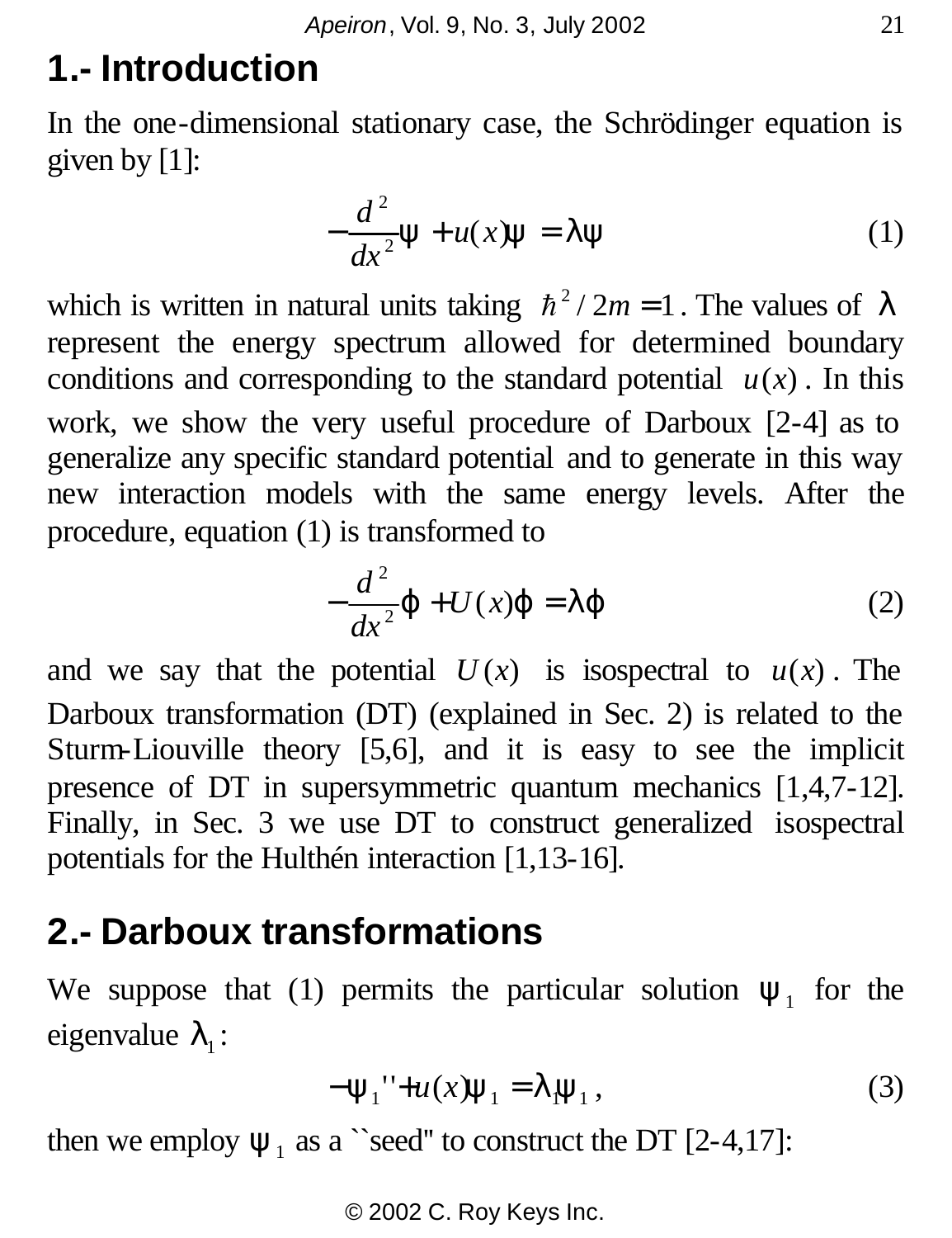*Apeiron*, Vol. 9, No. 3, July 2002 22

$$
\mathbf{j}(x) = \mathbf{y}' - \mathbf{s}_1(x)\mathbf{y}, \qquad \mathbf{s}_1 = \frac{d}{dx}\ln \mathbf{y}_1, \tag{4}
$$

then (1) adopts the structure (2) with the generalized potential:

$$
U(x) = u(x) - 2\frac{d}{dx}\mathbf{S}_1
$$
 (5)

and the same energy spectrum. That is, the Schrödinger equation is covariant with respect to the DT. Selecting other ``seed functions'' we generate many DT and therefore a great family of generalized interactions isospectral to  $u(x)$ .

The DT is a mathematical technique that applied in quantum mechanics can be interpreted as a supersymmetry [1,4,7-12,18,19]. In [20-26] it is employed the Riccati equation [5,27,28] to construct generalized potentials isospectral to the free particle, harmonic oscillator, hydrogenic, Morse [1,9,11,29-33] and Hulthén [1,13- 16,34] interactions. It is possible to obtain all these generalized potentials via an adequate DT, which show the power of the Darboux's procedure. As an example, in the next Section we apply the DT to Hulthén model, as an alternative method to the Riccati equation, in the search of new quantum mechanical potentials for a given spectrum.

#### **3.- Generalized Hulthén potentials.**

The Hulthén potential [13] is a useful interaction model that has been used extensively in different areas of Physics, including nuclear [35] and atomic physics [36], due to the fact that it yields to closed analytic solutions for the *s* waves [15,37]. Its expression is given by [15,26]:

$$
u(r) = -\frac{V_0}{e^{Ar} - 1}
$$
 (6)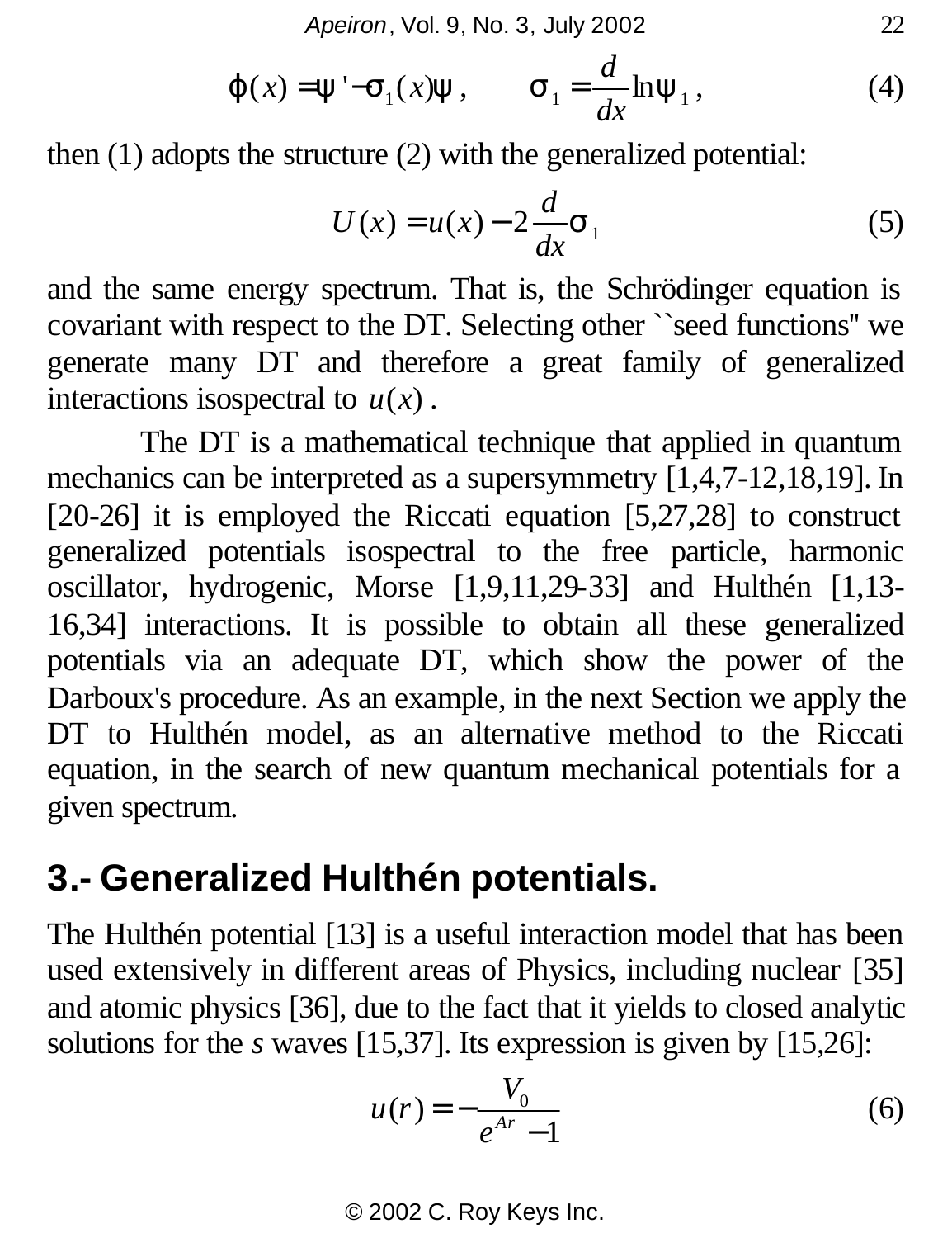where *A* and  $V_0$  are positive constants such that  $V_0 > A^2$ . It is clear that [1,10] the Schrödinger equation for the radial wave function *R*(*r*) takes the form (1) with  $R = \frac{1}{r}y$  in the case  $l = 0$ .

According with equation (4) the DT depends on the function  $y_1$  selected, so that now we will show two options verifying (3):

a)  $y_1$  is the usual wave function [15,37] for the ground state associated to (6):

$$
\mathbf{y}_1(r) = (1 - e^{-Ar})e^{-kr}, \qquad \mathbf{I}_1 = -k^2 \tag{7}
$$

where  $k = \frac{1}{24}(V_0 - A^2) > 0$  $k = \frac{1}{2A}(V_0 - A^2) > 0$ .

Employing (7), the relations (4) and (5) lead to the generalized potential of Hulthén (Darboux potential):

$$
U_m = -\frac{V_0}{e^{Ar} - 1} + \frac{2A^2 e^{Ar}}{\left(e^{Ar} - 1\right)^2}
$$
 (8)

equivalent to (36) of [26], which is isospectral to (6). b) Another possibility is to utilize:

$$
\mathbf{y}_1(r) = \frac{1}{b} \left( 1 - e^{-Ar} \right) e^{-kr} \left[ \mathbf{g} + b \int \frac{e^{2kr}}{\left( 1 - e^{-Ar} \right)^2} dr \right] \tag{9}
$$

satisfying (3) with  $I_1 = -k^2$ , **g** and *b* are arbitrary constants.

Expressions (4), (5) and (9) imply the following generalized Hulthén interaction:

$$
U_g = U_m + \frac{2b}{r} \left[ \frac{b}{r} - 2 \left( k - \frac{A}{e^{Ar} - 1} \right) \right],
$$
 (10)

with  $\mathbf{r} = b(1 - e^{-Ar})e^{-kr} \mathbf{y}_1$ , corresponding to (11) of [26] obtained via Riccati equation.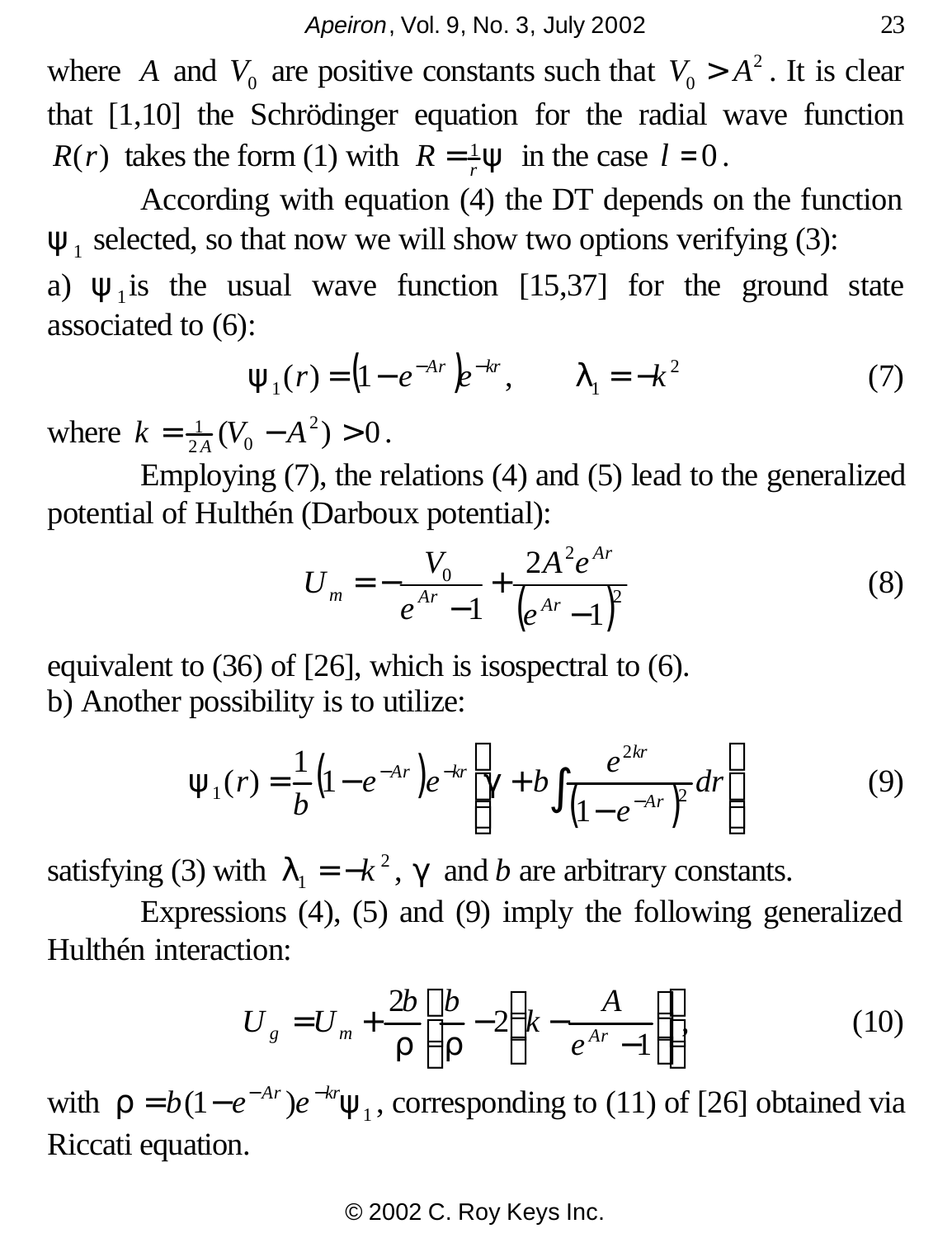Finally, we conclude by remarking that the Darboux procedure used to generalize a standard potential is a straightforward method, which is far simpler than equivalent approaches employed to find new families of isospectral known potentials [38].

#### **References**

- 1. O.L. de Lange and R.E. Raab, *Operators methods in quantum mechanics,*  Clarendon Press, Oxford (1991) Chap. 2
- 2. G. Darboux, *Compt. Rend. Acad. Sc.* (Paris) **94** (1882) 1456
- 3. A. Khare and U. Sukhatme, *J. Phys. A: Math. Gen.***22** (1989) 2847
- 4. V.B. Matveev and M.A. Salle, *Darboux transformations and solitons*, Springer-Verlag, Berlin (1991)
- 5. C. Lanczos, *Linear differential operators*, D. van Nostrand, London (1961)
- 6. J.B. Seaborn, *Hypergeometric functions and their applications*, Springer-Verlag, Berlin (1991)
- 7. A.A. Andrianov, N.V. Borisov, and M.J. Ioffe, *Theor. Math. Fiz.* **61(1)** (1984) 17 and **61(2)** (1984) 183
- 8. A.A. Andrianov, N.V. Borisov, and M.J. Ioffe, *Phys. Lett.***B181** (1986) 141
- 9. R.W. Haymaker, and A.R.P. Rau. *Am. J. Phys.* **54** (1986) 928
- 10. F. Schwabl, *Quantum mechanics*, Springer-Verlag, Berlin (1992)
- 11. F. Cooper, A. Khare, and U. Sukhatme, *Phys. Rep.* **251** (1995) 267
- 12. H.R. Hauslin, *Helv Phys. Acta* **61** (1988) 901
- 13. L. Hulthén, *Ark. Mat. Astron. Fys.* **28** (1942) 5
- 14. P. Matthys, and H. DeMeyer, *Phys. Rev.* **A38** (1988) 1168
- 15. O.L. de Lange, *Am. J. Phys.* **59** (1991) 151
- 16. R.L. Hall, *J. Phys. A.: Math. Gen.* **25** (1992) 1373
- 17. M. Crum, *Quat. J. Math.***6** (1955) 121
- 18. D. Yi-Bing Ding, *J. Phys. A: Math. Gen.***20** (1987) 6293
- 19. H. Rosu, and J.R. Guzmán, *Nuovo Cim.* **112** (1997) 941
- 20. B. Mielnik, *J. Math. Phys.* **25** (1984) 3387
- 21. D.J. Fernández, *Lett. Math. Phys.* **8** (1984) 337
- 22. Zhu Dongpei, *J. Phys. A: Math. Gen.***20** (1987) 4331